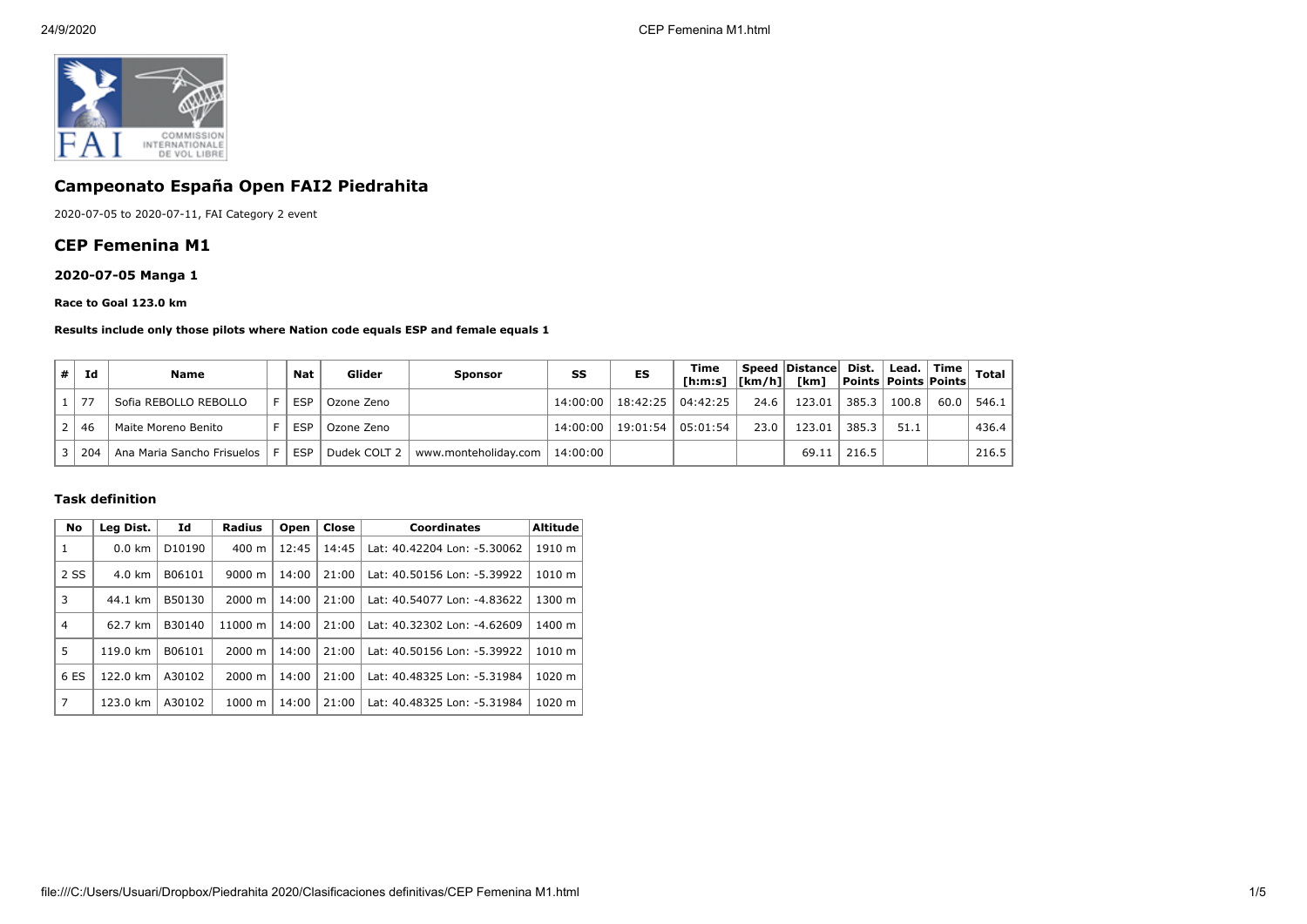24/9/2020 CEP Femenina M1.html

**Pilots not yet processed (NYP)**

**Id Name**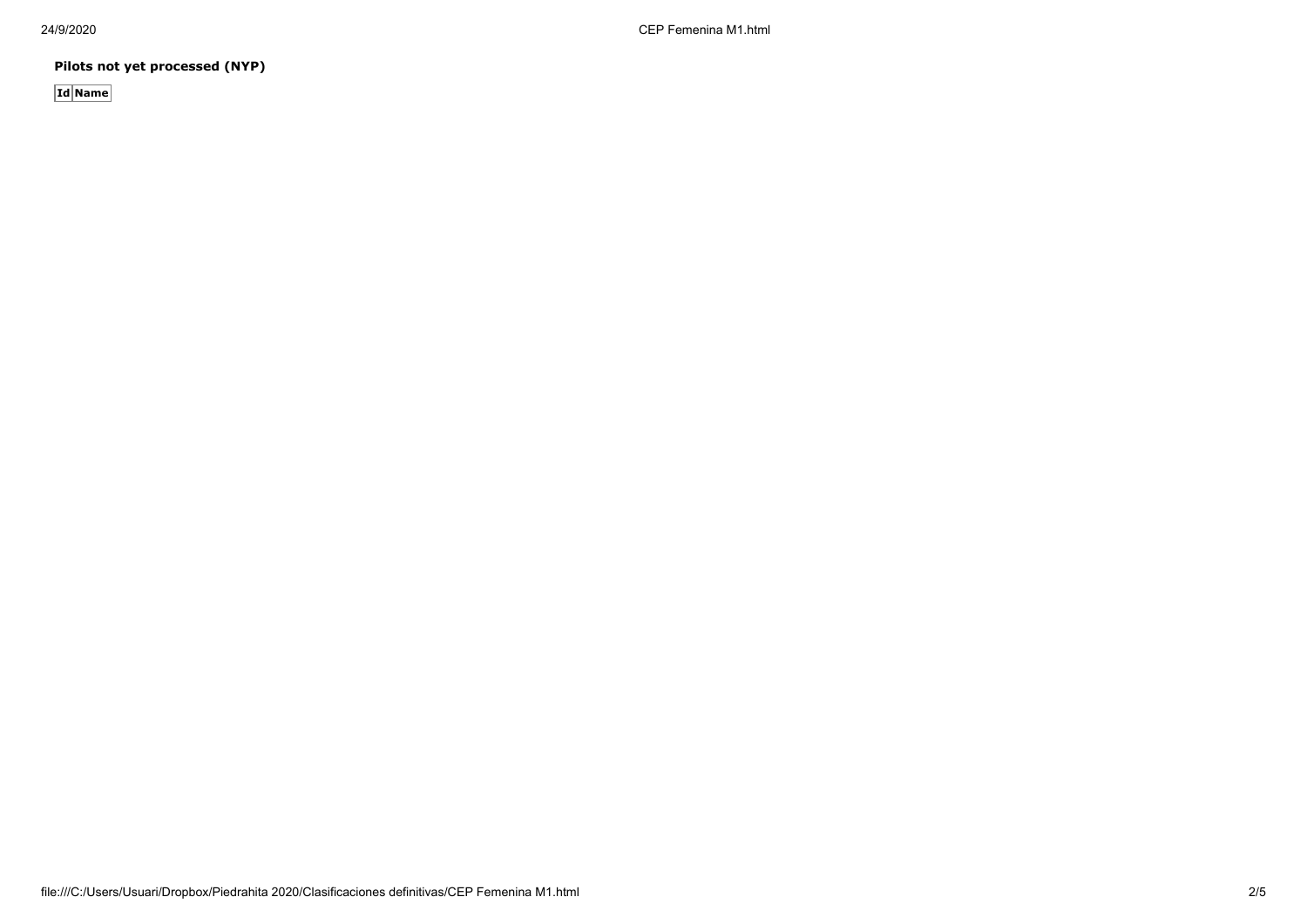### **Task statistics**

| param                           | value                     |  |  |
|---------------------------------|---------------------------|--|--|
| ss_distance                     | 115.896                   |  |  |
| task_distance                   | 123.007                   |  |  |
| launch_to_ess_distance          | 122.007                   |  |  |
| no_of_pilots_present            | 149                       |  |  |
| no_of_pilots_flying             | 149                       |  |  |
| no_of_pilots_lo                 | 60                        |  |  |
| no_of_pilots_reaching_nom_dist  | 140                       |  |  |
| no_of_pilots_reaching_es        | 89                        |  |  |
| no_of_pilots_reaching_goal      | 89                        |  |  |
| sum_flown_distance              | 16155.785                 |  |  |
| best dist                       | 123.007                   |  |  |
| best time                       | 3.1989                    |  |  |
| worst_time                      | 5.9717                    |  |  |
| qnh_setting                     | 1013.25                   |  |  |
| no_of_pilots_in_competition     | 150                       |  |  |
| no_of_pilots_landed_before_stop | 0                         |  |  |
| sum_dist_over_min               | 15559.785                 |  |  |
| sum_real_dist_over_min          | 15559.785                 |  |  |
| sum_flown_distances             | 16155.785                 |  |  |
| best_real_dist                  | 123.007                   |  |  |
| last_start_time                 | 2020-07-05T14:00:00+02:00 |  |  |
| first_start_time                | 2020-07-05T14:00:00+02:00 |  |  |
| first_finish_time               | 2020-07-05T17:11:56+02:00 |  |  |
| max_time_to_get_time_points     | 4.9874                    |  |  |
| goalratio                       | 0.5973                    |  |  |
| arrival_weight                  | 0                         |  |  |
| departure_weight                | 0                         |  |  |
| leading_weight                  | 0.162                     |  |  |
| time_weight                     | 0.4527                    |  |  |
| distance_weight                 | 0.3853                    |  |  |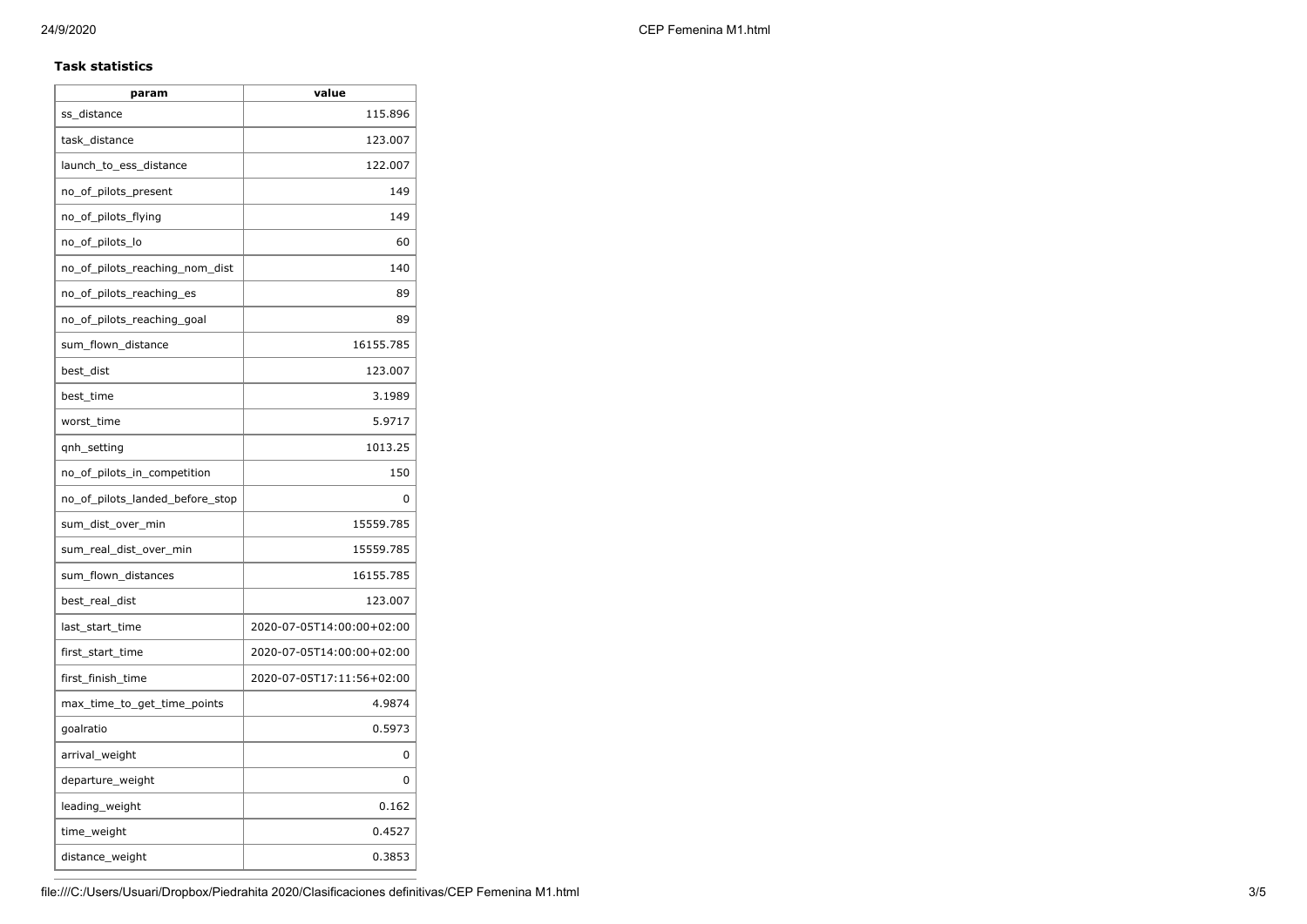| CEP Femenina M1.html |
|----------------------|
|                      |

| value    |
|----------|
| 1.9449   |
| 385.2798 |
| 452.7202 |
| O        |
| 162      |
| O        |
| 1        |
| 1        |
| 1        |
| 1        |
| 1        |
| 0.9973   |
| ი        |
|          |

# **Scoring formula settings**

| param                                        | value        |
|----------------------------------------------|--------------|
| id                                           | GAP2020      |
| use_distance_points                          | $\mathbf{1}$ |
| use_time_points                              | 1            |
| use_departure_points                         | $\Omega$     |
| use_leading_points                           | $\mathbf{1}$ |
| use_arrival_position_points                  | 0            |
| use_arrival_time_points                      | 0            |
| time points if not in goal                   | 0            |
| jump_the_gun_factor                          | 0            |
| jump_the_gun_max                             | 0            |
| use_1000_points_for_max_day_quality          | 0            |
| normalize_1000_before_day_quality            | $\Omega$     |
| time_validity_based_on_pilot_with_speed_rank | $\mathbf{1}$ |
| bonus gr                                     | 2            |
| no_pilots_in_goal_factor                     | 0.8          |
| task_stopped_factor                          | 0.7          |